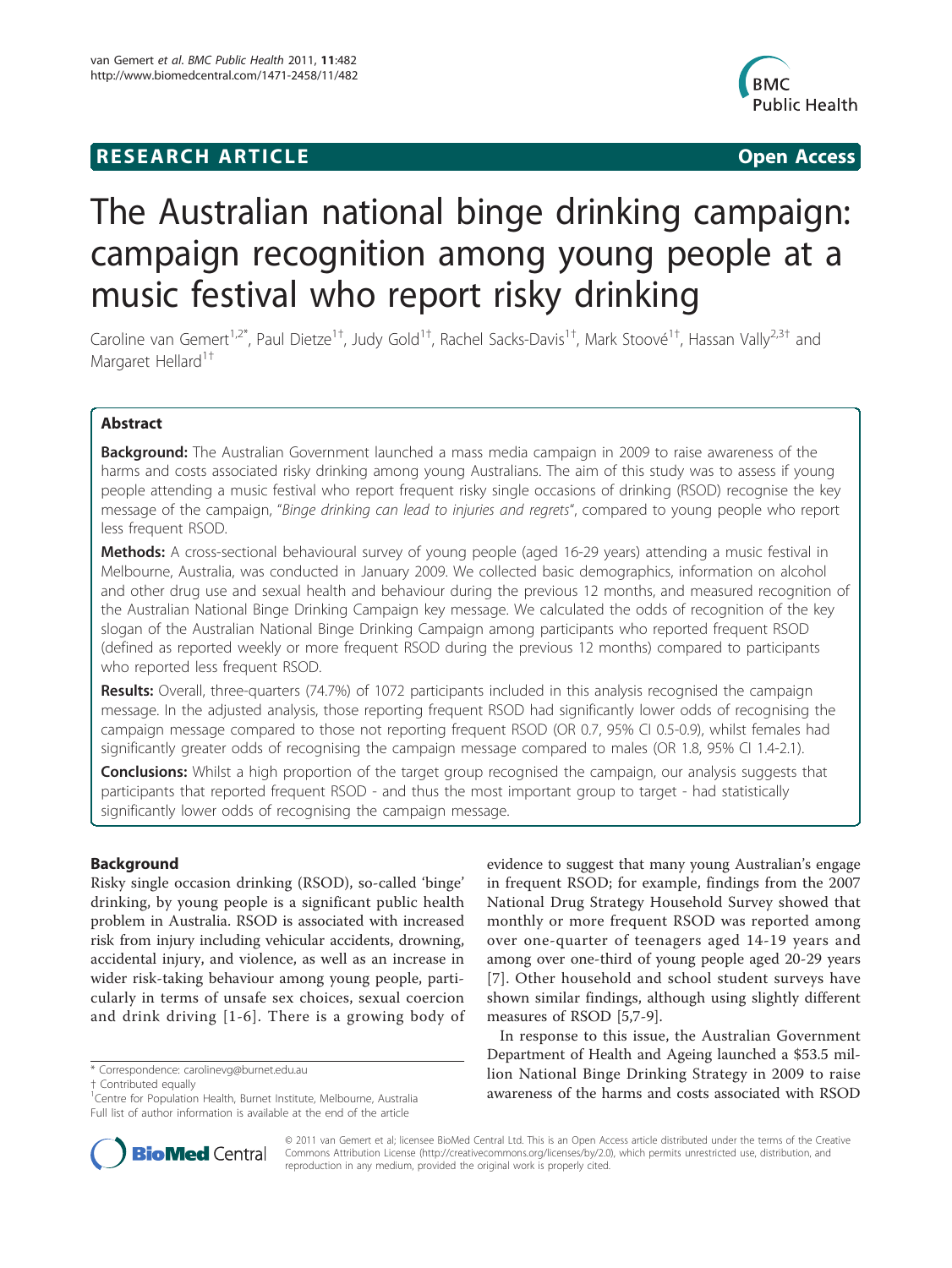<span id="page-1-0"></span>among young Australians [[10\]](#page-6-0). The principal component of the Strategy was a two-year \$20 million harm minimisation and behaviour change mass media campaign. Launched in November 2008, the campaign, titled "Don't Turn a Night Out Into a Nightmare" (hereafter referred to as the Drinking Nightmare Campaign), targeted young people aged 15-25 years and their parents [[10\]](#page-6-0). The Drinking Nightmare Campaign incorporated a range of mass media strategies and outlets that appeal to and are used by young people including television, cinema, radio, online advertising, brochures and out-of home print advertisements such as free postcard advertising, washroom mirrors in nightclubs, street posters, stencil chalking and on street furniture [[11\]](#page-6-0). Vignettes using shared images across the different media conveyed four different scenarios demonstrating the consequences of RSOD. Campaign images presented scenes of young people drinking alcohol followed by a scene illustrating a serious negative consequence of intoxication for the same young people and a statistic on the harms and consequences of RSOD relevant to the scene [[11](#page-6-0)]. The vignettes are described in detail elsewhere [[11,12](#page-6-0)]. The media plan for implementation of media strategies is presented in Table 1. The range of media strategies were implemented concurrently in the months following campaign launch; additional information regarding the actual frequency and coverage of individual media strategies are not publicly available. The aim of the Drinking Nightmare Campaign was to raise awareness of the harms and costs associated with RSOD, and to deliver personally relevant messages to encourage, motivate and support the primary target groups to modify their behaviour [\[11\]](#page-6-0).

In recent years several mass media campaigns have been implemented internationally to address a range of substance use issues among young people, such as smoking, alcohol consumption and illicit drug use [[13](#page-6-0)-[19](#page-7-0)]. Mass media campaigns as a health promotion strategy have the capacity to reach a large and broad cross-section of the population, and are relatively inexpensive compared to other health promotion strategies. However, the evidence for behaviour change post mass media campaign interventions is mixed [[16](#page-6-0)-[21](#page-7-0)]. Given the high level of investment associated with mass media campaigns, it is important that campaigns are evaluated to ensure that both the target group is being reached and that campaigns are effective in initiating and sustaining positive behaviour change.

The aim of this study was to assess whether the Drinking Nightmare Campaign reached young people, and, if so, whether it effectively targeted young people who report RSOD. We used prompted recognition of key campaign messages as a proxy for reach, and identified correlates, including frequency of RSOD, of recognition of the key message of the campaign - that "Binge drinking can lead to injuries and regrets" among a sample of young music festival goers in Melbourne, Australia.

# Methods

#### Study design

A cross-sectional behavioural survey of young people was conducted in January 2009 at a music festival in Melbourne, Australia. Participants self-completed a behavioural survey that included measures of sexual knowledge and behaviour, and alcohol and other drug use during the previous 12 months in addition to specific questions regarding recognition of the Drinking Nightmare Campaign.

# Setting

The Big Day Out is an annual music festival held in several cities in Australia and New Zealand in late January. The festival features a diverse range of music including popular contemporary rock music and electronic music performed by mainstream international acts and local acts. The Melbourne festival draws approximately 40,000 to 50,000 fans annually, predominantly young people.

#### Table 1 Media plan for the implementation of the National Binge Drinking Campaign

|                                                     | November |          |              | <b>December</b>                 |  |  |  |     | January |  |  |     | February |  |  |  | March |  |  |  | April                           |  |
|-----------------------------------------------------|----------|----------|--------------|---------------------------------|--|--|--|-----|---------|--|--|-----|----------|--|--|--|-------|--|--|--|---------------------------------|--|
| Television                                          | $\times$ |          | $X \times X$ |                                 |  |  |  |     |         |  |  |     |          |  |  |  |       |  |  |  |                                 |  |
| Magazine/Print                                      |          | X        |              |                                 |  |  |  |     |         |  |  |     |          |  |  |  |       |  |  |  |                                 |  |
| Radio                                               |          |          | $\times$     | $\mathsf{X}$                    |  |  |  | X X |         |  |  | X X |          |  |  |  |       |  |  |  | $X$ $X$ $X$ $X$ $X$ $X$ $X$ $X$ |  |
| Digital/Internet                                    |          | X        |              |                                 |  |  |  |     |         |  |  |     |          |  |  |  |       |  |  |  |                                 |  |
| Cinema                                              | X        | $\times$ |              | $X$ $X$ $X$ $X$ $X$ $X$ $X$ $X$ |  |  |  |     |         |  |  |     |          |  |  |  |       |  |  |  |                                 |  |
| Out-of-home <sup>1</sup> print and other strategies | $\times$ | $\times$ |              | x x x x x x x x x x x x x       |  |  |  |     |         |  |  |     |          |  |  |  |       |  |  |  |                                 |  |

Source: Ipos-Eureka Social Research Institute "Australian Government Department of Health and Ageing National Binge Drinking Campaign - Evaluation Survey April 2009"[[11\]](#page-6-0)

<sup>1</sup> Out-of-home print and other strategies include free postcard advertising, washroom mirrors in nightclubs, street posters and stencil chalking and on street furniture)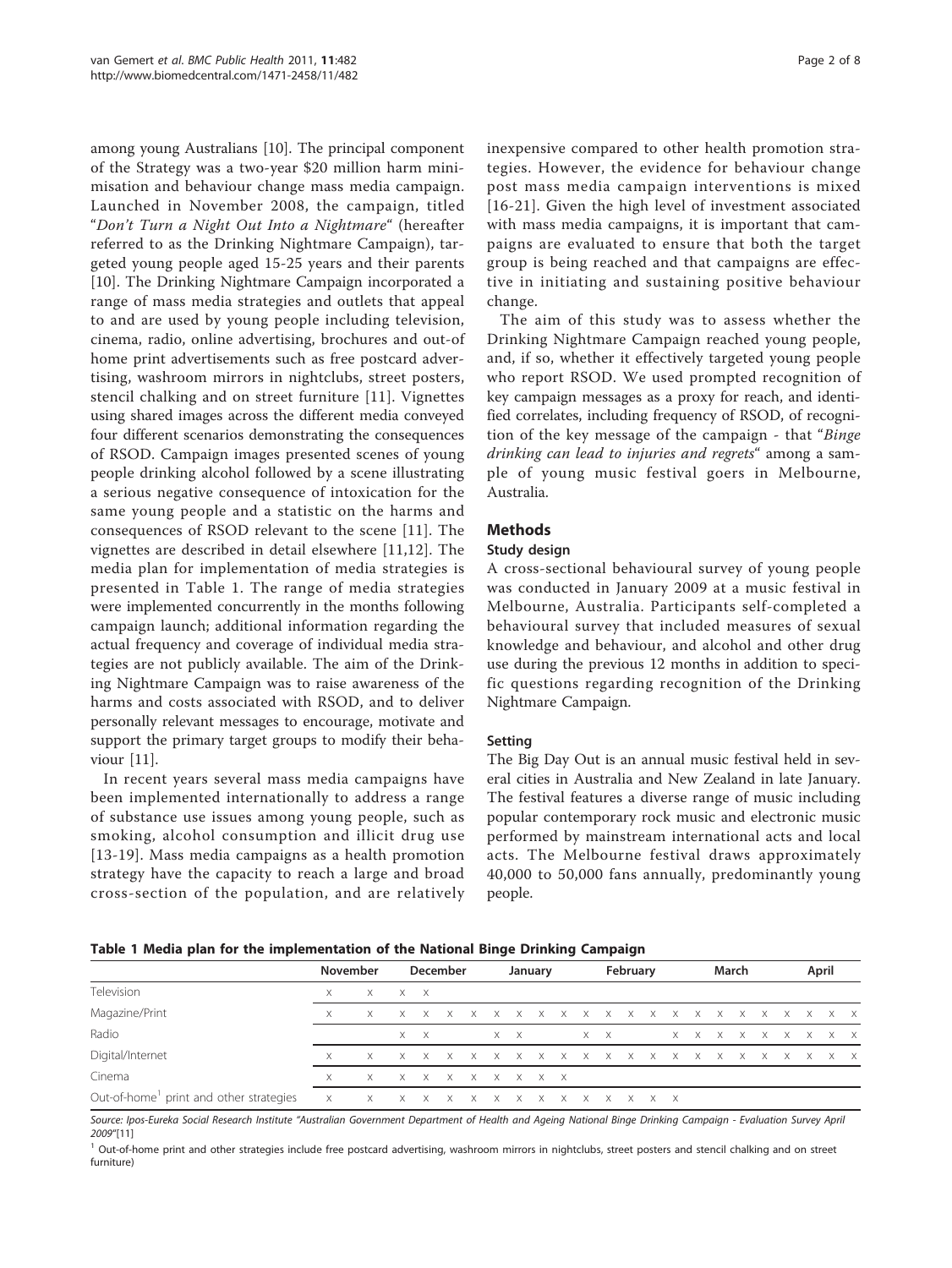#### Recruitment and Eligibility

Participants were recruited by trained researchers via convenience sampling strategies at a market stall on festival grounds, and were eligible to participate if they were aged between 16 and 29 years and had sufficient English language skills to complete a self-administered questionnaire. Since 2005, the Burnet Institute has conducted annual cross-sectional surveys of young people at the Melbourne Big Day Out music festival; recruitment strategies have been described in detail previously [[3,4,](#page-6-0)[22\]](#page-7-0).

### Outcome measurements

Recognition of the Drinking Nightmare Campaign message was a binary measurement, determined by asking participants if they had seen or heard advertisements relating to alcohol use by young people, and if they could identify the main message of the campaign from a range of plausible health promotion messages including: "Binge drinking can lead to injuries and regrets", "Alcohol can cause long term damage to your liver", "Driving while drunk can cause you to lose your license", "Supplying alcohol to under 18 year olds is illegal" or an openended response in which the participant could supply an alternative answer. The first message reported here was the only one included in the campaign.

# Explanatory variables

Frequent RSOD was measured as a dichotomous variable based on a single question, "In the past 12 months, how often did you have SIX or more drinks on one occasion?". Frequent RSOD included participants who reported consuming six or more drinks on one drinking occasion on a weekly or more frequent basis. Infrequent RSOD included those who reported consuming six or more drinks on one drinking occasion on a monthly or less frequent basis during the previous 12 months but not including people who did not report any RSOD during the previous 12 months. Participants who did not report RSOD during the previous 12 months were not included in the measurement of frequent/infrequent RSOD.

The following potential confounders were also collected and included in unadjusted and adjusted models: gender, age group (16-19 years, 20-24 years, 25-29 years), highest level of education completed (did not finish high school, high school, technical/tertiary education), living in an urban or regional area (based on Australian postcodes of residence classified according to proximity to major cities using the Australian Standard Geographical Classification Remoteness Areas system) [[23,24\]](#page-7-0), living arrangements (alone, with parents and/or other family members, with partner and/or housemates, other), illicit drug use in the previous month, multiple sexual partners in the previous 12 months (defined as having two or more sexual partners within the previous 12 months) and inconsistent condom use (defined as not consistently using condoms with new and/or casual partners, and/or regular partners if multiple regular partners were reported within the previous 12 months) in the previous 12 months.

## Statistical analysis

All participants who answered the Drinking Nightmare Campaign message recognition question were included in this analysis. Data were entered into a Microsoft Access database and statistical analysis was conducted in Stata version 9.1.

Unadjusted logistic regression was used to identify statistically significant candidate predictors ( $p < 0.05$ ) for inclusion in a final adjusted model. The final model used reverse stepwise selection procedures in which all statistically significant predictors of campaign recognition were included in the initial model and removed sequentially until only significant predictors  $(p < 0.05)$  remained. Goodness of fit for both models was assessed using the Hosmer & Lemeshow test to 0.05 significance.

# Ethics

This study received ethical approval from the Alfred Hospital Human Ethics Committee in December 2008.

# Results

#### Participation

A total of 1333 participants completed the study questionnaire. The overall participation rate could not be calculated; due to the fast pace nature of recruitment and the large crowds at the Big Day Out it was not possible to accurately record the total number of participants approached and the proportion that completed the questionnaire. Overall, 182 of the 1333 questionnaires were excluded because they were incomplete, missing a consent form or if the participant was outside of the age criteria. Of the 1151 valid surveys, an additional 79 questionnaires were excluded as they had missing values for the Drinking Nightmare Campaign recognition question. A total of 1072 questionnaires were included in this analysis.

#### Sample characteristics

Socio-demographic and behavioural characteristics of the study participants are presented in Table [2](#page-3-0). Of the 1072 participants included in analysis, almost two thirds (62.6%) were female and more than half (55.4%) were aged 16-19 years. The majority of the sample (60.9%) lived in a major city, and over half (59.7%) lived with their parents and/or other family members.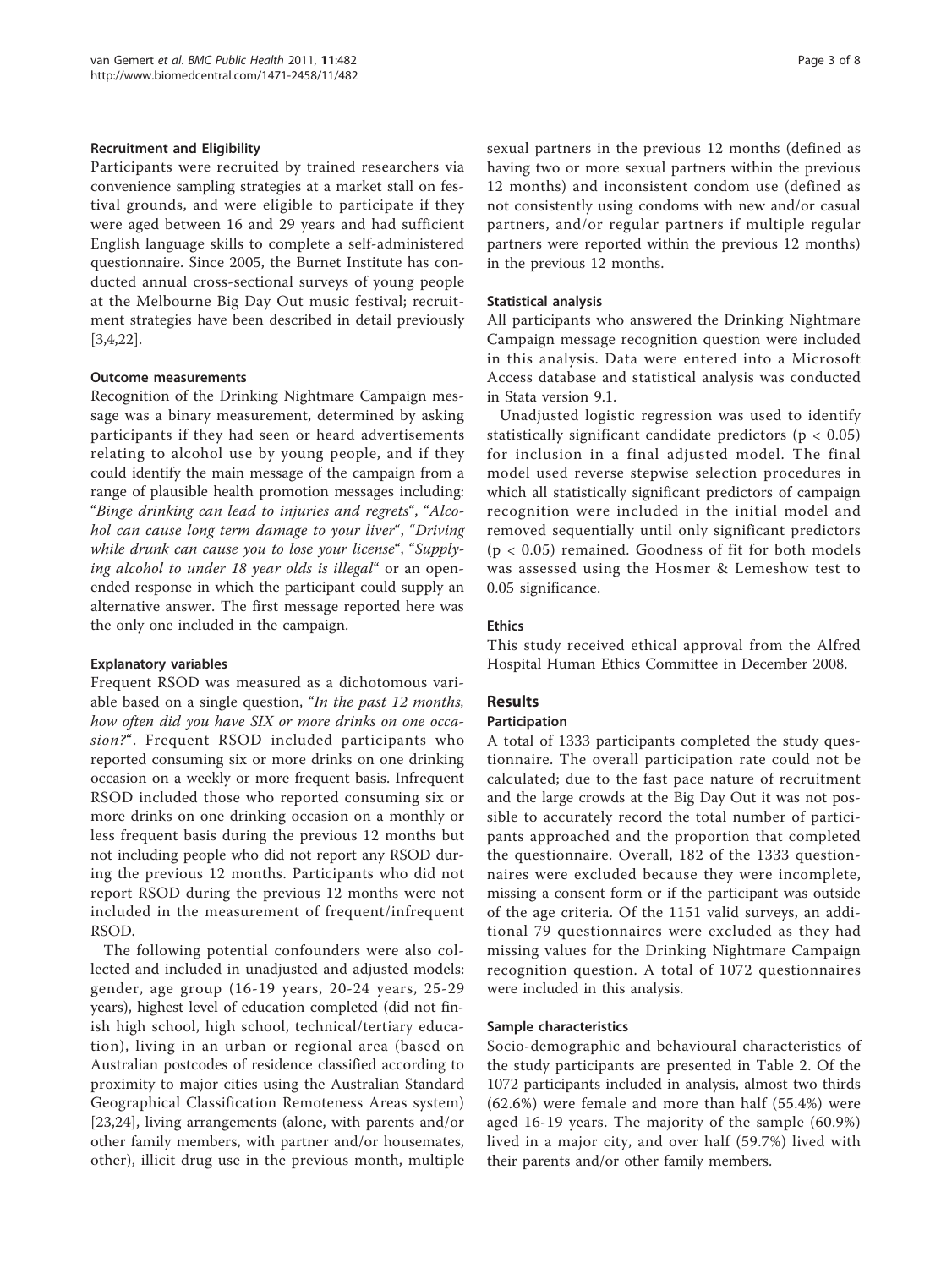<span id="page-3-0"></span>Table 2 Socio-demographic and behavioural characteristics of study participants

|                                                                         | $n^{\hat{i}}$<br>$(N = 1072)$ | $\%$ |
|-------------------------------------------------------------------------|-------------------------------|------|
| Gender                                                                  |                               |      |
| Male                                                                    | 398                           | 37.1 |
| Female                                                                  | 671                           | 62.6 |
| Age Group                                                               |                               |      |
| 16 - 19 years                                                           | 594                           | 55.4 |
| 20 - 24 years                                                           | 360                           | 33.6 |
| 25 - 29 years                                                           | 118                           | 11.0 |
| Highest level of education <sup>2</sup>                                 |                               |      |
| Didn't finish high school                                               | 49                            | 4.6  |
| High school                                                             | 543                           | 50.7 |
| TAFE/Tertiary                                                           | 469                           | 43.8 |
| Place of residence <sup>3</sup>                                         |                               |      |
| Major city                                                              | 653                           | 60.9 |
| Regional                                                                | 360                           | 33.6 |
| Living arrangements                                                     |                               |      |
| Alone                                                                   | 39                            | 3.6  |
| With parents and/or other family members                                | 640                           | 59.7 |
| With partner and/or housemates                                          | 308                           | 28.7 |
| Other                                                                   | 50                            | 4.7  |
| Reported alcohol and drug use behaviour                                 |                               |      |
| Reported RSOD at least once in the previous 12<br>months                | 928                           | 86.6 |
| Reported frequent RSOD <sup>4</sup>                                     | 316                           | 29.5 |
| Reported using illicit drugs in the past month                          | 287                           | 26.8 |
| Reported sexual health behaviours                                       |                               |      |
| Reported multiple sexual partners in previous 12<br>months <sup>5</sup> | 389                           | 36.3 |
| Reported inconsistent condom use in previous 12<br>months <sup>6</sup>  | 292                           | 27.2 |
| Exposure and recognition of campaign                                    |                               |      |
| Recognised campaign message                                             | 801                           | 74.7 |

<sup>1</sup>Numbers of participants do not always add up to the total because of missing information for some variables

<sup>2</sup>Highest level of education includes those currently enrolled the specified level and those whose highest level is the specified level of education <sup>3</sup>Place of residence was derived from postcode of residence using the Australian Standard Geographical Classification Remoteness Areas and only includes participants who provided an Australian postcode of residence <sup>4</sup>Frequent RSOD was defined as participants who reported consumption of six or more drinks on one drinking occasion on a weekly or more frequent basis in the 12 months prior to the survey

5 Multiple sexual partners was defined as having two or more sexual partners within the previous 12 months

<sup>6</sup>Consistency of condom use was defined as not consistently using condoms with new and/or casual partners, and/or regular partners if multiple regular partners were reported within the previous 12 months

Over one-third of the sample (36.3%) reported having multiple sexual partners in the previous 12 months and over one-quarter of all participants (27.2%) reported inconsistent condom use with sexual partners.

Of the 1072 participants, 928 (86.6%) reported RSOD at least once during the previous 12 months, of which just under one third ( $n = 316, 29.5\%$ ) reported frequent RSOD during the previous 12 months. Three-quarters (74.7%) of all participants recognised the message of the Drinking Nightmare Campaign.

#### Correlates for recognition of campaign message

Unadjusted and adjusted odds ratios (OR/AOR) correlated with campaign recognition are presented in Table [3](#page-4-0). Higher levels of campaign recognition were found among participants who reported infrequent RSOD compared to participants that reported frequent RSOD (79.2% vs. 68.7% respectively). In unadjusted analysis, reports of frequent RSOD in the previous 12 months were correlated with lower recognition of the Drinking Nightmare Campaign. The socio-demographic variables correlated with greater recognition of the campaign were females, participants whose highest level of education was technical or tertiary education, and participants who lived with their parents and/or other family members or with partner and/or housemates, whilst the socio-demographic variables correlated with lower recognition of the campaign were participants who reported multiple partners in the previous 12 months and inconsistent condom use. In the adjusted analysis, those reporting frequent RSOD had significantly lower odds of recognising the campaign message than those not reporting frequent RSOD (OR 0.7, 95% CI 0.5-0.9), whilst females had significantly greater odds of recognising the campaign message than males (OR 1.8, 95% CI 1.4-2.1).

#### **Discussion**

This study presents the first independent process evaluation assessing recognition of key messages of a national harm minimisation and behavioural change campaign to address RSOD by young people in Australia and internationally. We found that whilst the campaign was recognised by the majority of our sample, those who constitute the greatest risk group for injury, death and other measures of short term harm - participants who report frequent RSOD [[1-6](#page-6-0)] - had lower odds of recognising the key message of the Drinking Nightmare Campaign than participants who reported less frequent RSOD. This has important public health implications, particularly in terms of the development of health promotion campaigns that aim to target young people.

Just under one third of young music festival goers in this study reported frequent RSOD. This is slightly higher than estimates presented in other surveys; for example, 20% of participants in the Victorian Youth Alcohol and Drug Survey (VYADS) reported weekly RSOD [\[9\]](#page-6-0), whilst 23.2% of young people aged 14-19 and 24.7% of young people aged 20-29 years participating in the National Drug Strategy Household Survey (NDSHS) and whom reported RSOD on at least one occasion in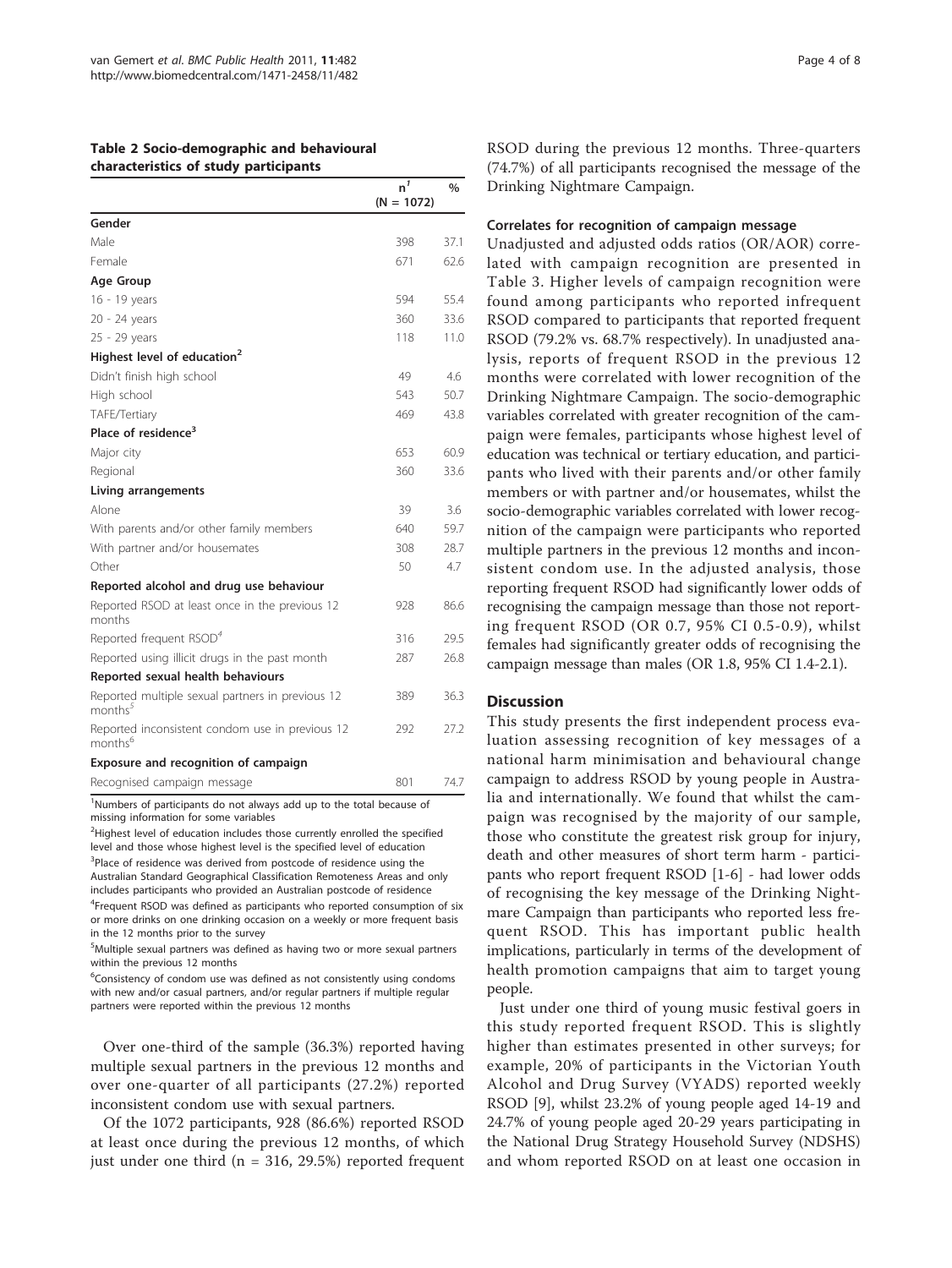|                                                                      | message      | Recognised campaign | <b>Unadjusted analysis</b>                              |                    |                    | Adjusted Analysis <sup>6</sup> |                  |                    |
|----------------------------------------------------------------------|--------------|---------------------|---------------------------------------------------------|--------------------|--------------------|--------------------------------|------------------|--------------------|
|                                                                      | <b>Total</b> | Yes                 | Unadjusted OR 95% CI p-value Adjusted OR 95% CI p-value |                    |                    |                                |                  |                    |
|                                                                      | n            | $\%$                |                                                         |                    |                    |                                |                  |                    |
| Gender                                                               |              |                     |                                                         |                    |                    |                                |                  |                    |
| Male                                                                 | 398          | 67.6                | 1.0                                                     |                    |                    |                                |                  |                    |
| Female                                                               | 671          | 79.3                | 1.8                                                     |                    | $1.4 - 2.4 < 0.01$ | 1.8                            |                  | $1.4 - 2.5 < 0.01$ |
| 16 - 19 years                                                        | 594          | 72.4                | 1.0                                                     |                    |                    |                                |                  |                    |
| Age Group                                                            |              |                     |                                                         |                    |                    |                                |                  |                    |
| 20 - 24 years                                                        | 360          | 76.9                | 1.3                                                     | $0.9 - 1.7$        | 0.10               |                                |                  |                    |
| 25 - 29 years                                                        | 118          | 79.7                | 1.5                                                     | $0.9 - 2.4$        | 0.10               |                                |                  |                    |
| Highest level of education <sup>1</sup>                              |              |                     |                                                         |                    |                    |                                |                  |                    |
| Didn't finish high school                                            | 49           | 63.3                | 1.0                                                     |                    |                    |                                |                  |                    |
| Finished/currently at high school                                    | 543          | 72.2                | 1.5                                                     | $0.8 - 2.8$        | 0.19               |                                |                  |                    |
| Finished/currently at TAFE/Tertiary                                  | 469          | 78.9                | 2.2                                                     | $1.2 - 4.0$        | 0.12               |                                |                  |                    |
| Place of residence <sup>2</sup>                                      |              |                     |                                                         |                    |                    |                                |                  |                    |
| Major city                                                           | 653          | 75.8                | 1.0                                                     |                    |                    |                                |                  |                    |
| Regional                                                             | 360          | 73.1                | 0.9                                                     | $0.6 - 1.2$        | 0.34               |                                |                  |                    |
| Living arrangements                                                  |              |                     |                                                         |                    |                    |                                |                  |                    |
| Alone                                                                | 39           | 56.4                | 1.0                                                     |                    |                    |                                |                  |                    |
| With parents and/or other family members 640                         |              | 74.2                | 2.2                                                     | $1.2 - 4.3$ 0.02   |                    |                                |                  |                    |
| With partner and/or housemates                                       | 308          | 77.6                | 2.7                                                     | $1.3 - 5.3$ 0.01   |                    |                                |                  |                    |
| Other                                                                | 50           | 76.0                | 2.4                                                     | $1.0 - 6.1$ 0.05   |                    |                                |                  |                    |
| Reported frequent RSOD in previous 12 months <sup>3</sup>            |              |                     |                                                         |                    |                    |                                |                  |                    |
| No                                                                   | 612          | 79.2                | 1.0                                                     |                    |                    |                                |                  |                    |
| Yes                                                                  | 316          | 68.7                | 0.6                                                     | $0.4 - 0.8 < 0.01$ |                    | 0.7                            | $0.5 - 0.9$ 0.01 |                    |
| Used illicit drugs in the previous month                             |              |                     |                                                         |                    |                    |                                |                  |                    |
| No                                                                   | 761          | 76.0                | 1.0                                                     |                    |                    |                                |                  |                    |
| Yes                                                                  | 287          | 71.8                | 0.8                                                     | $0.6 - 1.1$        | 0.17               |                                |                  |                    |
| Reported multiple sexual partners in previous 12 months <sup>4</sup> |              |                     |                                                         |                    |                    |                                |                  |                    |
| No                                                                   | 440          | 77.5                | 1.0                                                     |                    |                    |                                |                  |                    |
| Yes                                                                  | 389          | 70.2                | 0.7                                                     | $0.5 - 0.9$ 0.02   |                    |                                |                  |                    |
| Reported inconsistent condom use in previous 12 months <sup>5</sup>  |              |                     |                                                         |                    |                    |                                |                  |                    |
| No                                                                   | 410          | 79.5                | 1.0                                                     |                    |                    |                                |                  |                    |
| Yes                                                                  | 292          | 71.2                | 0.6                                                     | $0.5 - 0.9$ 0.01   |                    |                                |                  |                    |

#### <span id="page-4-0"></span>Table 3 Unadjusted and adjusted odds ratios (OR/AOR) correlated with campaign recognition

<sup>1</sup>Highest level of education includes those currently enrolled the specified level and those whose highest level is the specified level of education <sup>2</sup>Place of residence was derived from postcode of residence using the Australian Standard Geographical Classification Remoteness Areas and only includes participants who provided an Australian postcode of residence

<sup>3</sup>Frequent RSOD was defined as participants who reported consumption of six or more drinks on one drinking occasion on a weekly or more frequent basis in the 12 months prior to the survey

 $^4$ Multiple sexual partners was defined as having two or more sexual partners within the previous 12 months

<sup>5</sup>Consistency of condom use was defined as not consistently using condoms with new and/or casual partners, and/or regular partners if multiple regular partners were reported within the previous 12 months

6 Hosmer-Lemeshow: p > 0.05

the previous 12 months reported frequent RSOD (defined as drinking seven or more drinks on one day for males, and five or more drinks on one day for females on a weekly basis) [[7\]](#page-6-0). The difference in reported RSOD levels may be due to the recruitment of young festival goers rather than young people generally. Nonetheless, the ability of this study to recruit and distinguish between participants that report different alcohol consumption patterns is important and has not been

reported elsewhere. This data provides an opportunity to assess the proportion of a risky sub-population of young people the Drinking Nightmare Campaign reached, and what pattern of alcohol consumption was correlated with recognition. Such analysis enables health promotion practitioners an opportunity to refine strategies to increase the likelihood that the most at-risk group of young drinkers - those that report frequent RSOD - are reached in future mass media campaigns.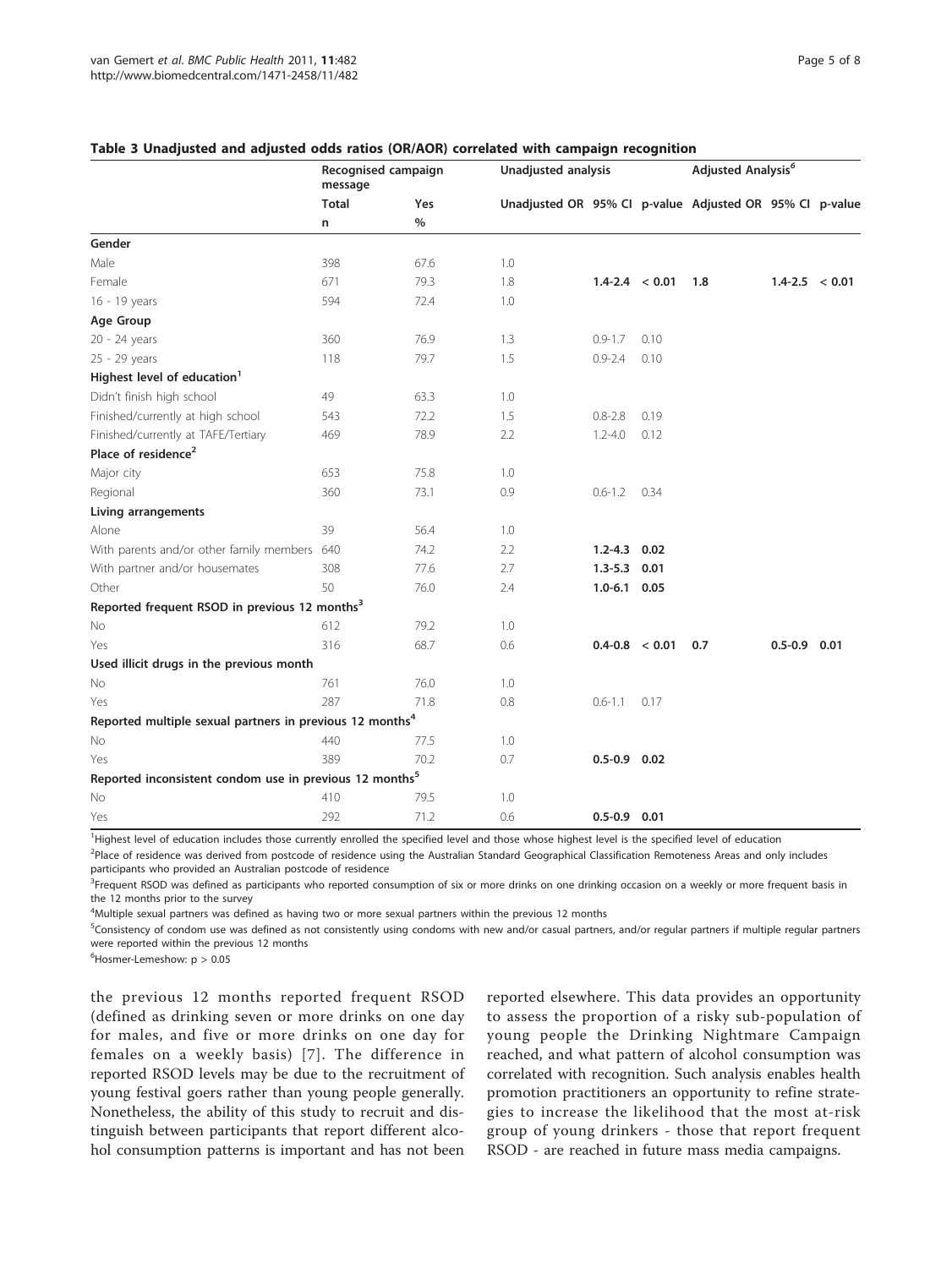Few mass media campaigns that aim to modify substance use by young people have been rigorously evaluated [[25](#page-7-0)]. Among the published evaluations of mass media campaigns addressing substance use issues among young people reviewed here, the majority have utilised an impact evaluation framework and measured behaviour change in the short-term, post-implementation; the findings of these evaluations have been inconsistent [\[16](#page-6-0)-[20\]](#page-7-0). Before the impact of a campaign can be measured, however, it is important that the implementation of a campaign is thoroughly evaluated. Mass media campaigns are based on the assumption that behaviour change is influenced by exposure to the campaigns and subsequent increased awareness and recognition of health promotion messages. It is therefore paramount to measure the extent to which the target audience was reached and awareness and recognition of campaign messages was achieved. Further, by identifying who is exposed to campaign messages, process evaluation provides important insights into the reach of mass media campaigns and how this affects the campaign objectives [[26](#page-7-0)]. Despite the importance of process evaluations for mass media campaigns, we found few published evaluations that assess whether mass media campaigns addressing substance use among young people are successful in actually reaching their target audience and raise awareness of campaign messages [[13,15](#page-6-0)]. The findings of these evaluations showed increased recall of messages after exposure to a mass media campaign [[13\]](#page-6-0) and that use of audience segmentation strategies (separate targeting of subgroups with common interests and message preferences rather than a single set of messages for the entire youth audience) may be an effective method to appeal to and resonate with diverse youth audiences [[15](#page-6-0)]. These evaluations, however, did not go on to examine the effect of recall and awareness on moderating behaviour change.

With this in mind, our findings raise questions as to whether mass media campaigns are indeed the most appropriate strategy to reach young people who report frequent RSOD. The failure to reach this group may be governed by a variety of explanations related to exposure to mainstream media (for example, high sensation seekers may be less likely to be exposed to television or other media outlets used). Alternative social marketing strategies should be explored to understand how to best reach this at-risk group. For example, peer-based interventions, or the innovative use of new technologies such as mobile telephone interventions or social networking websites may be a more effective strategy to reach young people who report frequent RSOD [[27-30](#page-7-0)], as may use of audience segmentation strategies to specifically target youth who engage in higher risk activities [[31,32\]](#page-7-0).

Overall, approximately three-quarters (74.7%) of all participants in our study recognised the key message of the Drinking Nightmare Campaign mass media strategy. This level of recognition is lower than what was reported in an evaluation of the campaign prepared for the Australian Government Department of Health and Ageing, which reported net campaign reach between 84- 86% for 15-25 year olds [\[11\]](#page-6-0). This discrepancy may be due to a number of methodological differences such as measurement or timing. For example, the measure of campaign recognition used in the official evaluation was not clearly outlined and may differ from our measurement [[11](#page-6-0)]. Further, our study was conducted two months after the campaign launch, while the official evaluation was conducted six months after the campaign launch and potentially following sustained and repeated exposure to the campaign during this time (as indicated in Table [1\)](#page-1-0) [[11](#page-6-0)]. Finally, this difference may be due to population differences in the evaluation sample compared to our study. Nonetheless, the official evaluation of the Drinking Nightmare Campaign did not explore campaign reach according to patterns of alcohol consumption and thus did not assess whether the campaign reached young people who reported frequent RSOD. Whilst data presented here and in the official evaluation of the Drinking Nightmare Campaign suggest that a high proportion of the target group recognised the campaign, our analysis suggests that those most at-risk and thus the most important to target - had significantly lower odds of recognising the campaign.

This analysis has some limitations. Firstly, participants were recruited in a convenience sample at a music festival and may not be representative of young people in general; however, this recruitment strategy is appropriate given that it was effective in recruiting the group of interest; that is, young people who report RSOD. Secondly, we were unable to calculate the overall participation rate and thus we are unable to determine if there was a difference between participants and non-participants. We note that researchers actively sought participants by inviting all people passing the market stall to participate, rather than self-selection of participation, which is likely to reduce selection bias; further, researchers worked at full capacity throughout the day suggesting a high rate of participation. Thirdly, there is the potential that participants identified the correct message by chance through the use of aided recognition; participants were asked to identify the main message of the advertisements they had seen from a group of five plausible health promotion messages. The use of additional 'decoy' health promotion messages is likely to have improved the reliability of this response however it is still possible that some participants nominated the correct message by chance without correctly recognising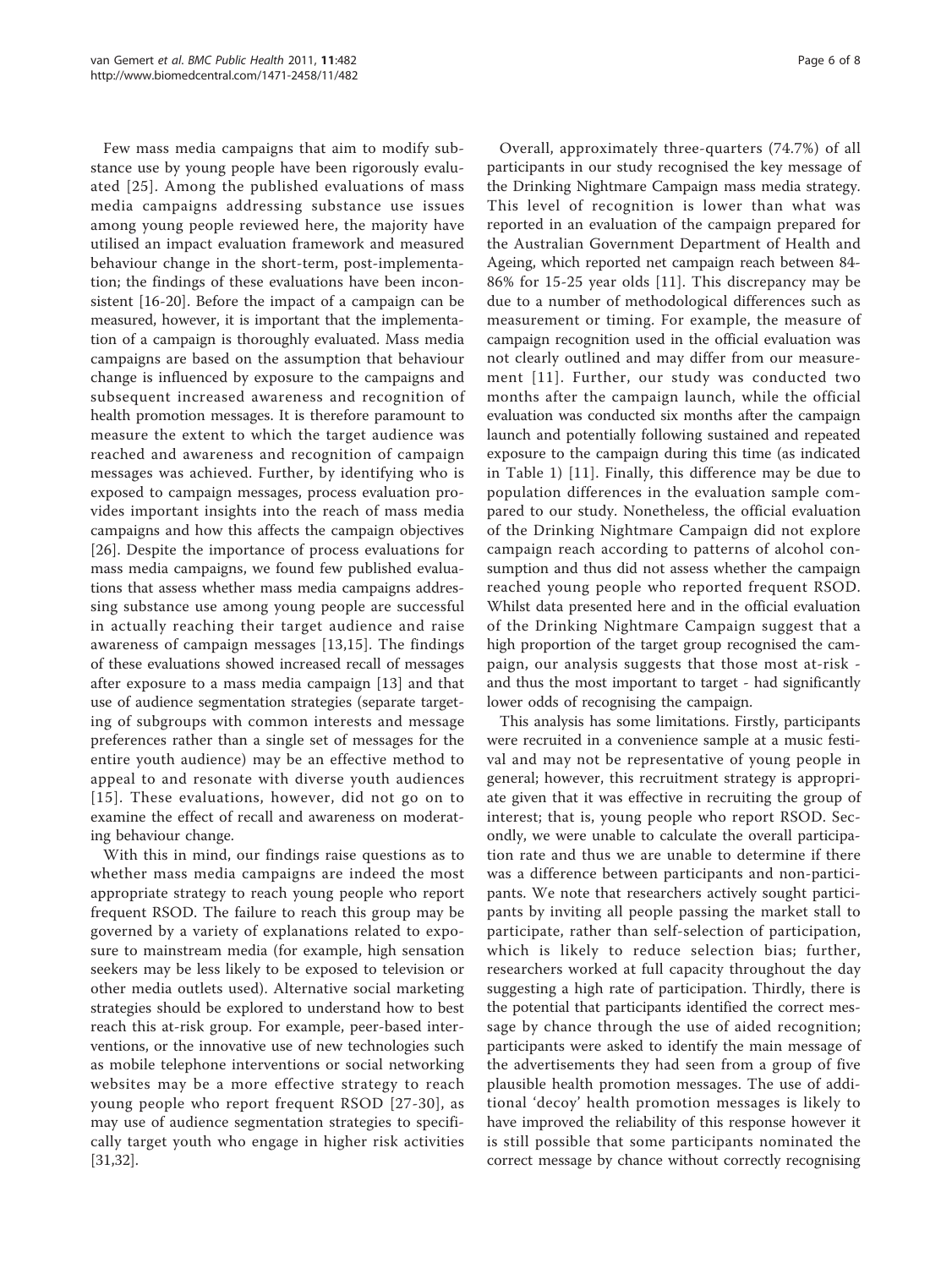<span id="page-6-0"></span>the campaign message. Finally, the study was conducted only two months after the launch of the campaign and some participants may have not had the opportunity to be exposed to the campaign. Whilst the reported level of campaign recognition was lower than what was reported in the evaluation prepared for the Australian Government Department of Health and Ageing, overall campaign recognition reported by participants in this study was nonetheless high and our analysis was able to detect a statistically significant difference between levels of recognition of key campaign messages between young people that reported frequent and infrequent RSOD.

### Conclusions

Whilst mass media strategies may be effective at reaching a broad cross-section of society, they may not reach the intended target group and may miss important subsections of the population. In this study, we have demonstrated that despite high levels of campaign recognition reported by participants, there was a difference between levels of recognition of key campaign messages between young music festival goers that reported less frequent and frequent RSOD. RSOD is a significant public health problem in Australia, and it is imperative that health promotion strategies reach those who report high-risk behaviours. Recognising this, these results show that health promotion campaigns need to develop more targeted and population-relevant strategies to reach those most vulnerable to the risks associated with frequent RSOD. We argue that future mass media strategies employed by the National Binge Drinking Campaign and similar campaigns addressing substance use by young people be redressed to ensure that they are evidence-based and effectively target at-risk groups of young people.

#### List of abbreviations

NDSHS: National Drug Strategy Household Survey; OR/AOR: Unadjusted and adjusted odds ratios; RSOD: risky single occasion of drinking; VYADS: Victorian Youth Alcohol and Drug Survey

#### Acknowledgements and funding

We gratefully acknowledge Bianca Fiebiger and the organisers of the Big Day Out for their support of our research and health promotion activities, and the field researchers and participants. We also gratefully acknowledge Maelenn Gouillou and Tim Spelman from the Burnet Institute for statistical assistance. This work was conducted whilst Caroline van Gemert was a Master of Applied Epidemiology (MAE) Scholar. The MAE was funded by the Australian Department of Health and Ageing. Margaret Hellard and Paul Dietze receive funding from the NHMRC for a Senior Research Fellowship.

#### Author details

<sup>1</sup>Centre for Population Health, Burnet Institute, Melbourne, Australia. <sup>2</sup>National Centre for Epidemiology and Population Health, Australian National University, Canberra, Australia. <sup>3</sup>School of Public Health, La Trobe University, Melbourne, Australia.

#### Authors' contributions

CVG conducted the data analysis and prepared the manuscript. PD contributed to data analysis and interpretation of findings. MH and JG

#### Competing interests

The authors declare that they have no competing interests.

#### Received: 7 February 2011 Accepted: 20 June 2011 Published: 20 June 2011

#### References

- 1. Chikritzhs T, Stockwell T, Heale P, Dietze P, Webb P: Trends in Alcohol-Related Road Injury in Australia, 1990-1997. National Alcohol Indicators Bulletin, No 12 2000 [[http://ndri.curtin.edu.au/local/docs/pdf/naip/naip002.](http://ndri.curtin.edu.au/local/docs/pdf/naip/naip002.pdf) [pdf](http://ndri.curtin.edu.au/local/docs/pdf/naip/naip002.pdf)].
- 2. Australian Institute of Health and Welfare: National Drug Strategy Household Survey: Detailed Findings. Canberra: Australian Institute of Health and Welfare; 2007 [\[http://www.aihw.gov.au/publication-detail/?](http://www.aihw.gov.au/publication-detail/?id=6442468195) [id=6442468195](http://www.aihw.gov.au/publication-detail/?id=6442468195)].
- 3. Lim MS, Hellard ME, Hocking JS, Spelman TD, Aitken CK: [Surveillance of](http://www.ncbi.nlm.nih.gov/pubmed/20447222?dopt=Abstract) [drug use among young people attending a music festival in Australia,](http://www.ncbi.nlm.nih.gov/pubmed/20447222?dopt=Abstract) [2005-2008.](http://www.ncbi.nlm.nih.gov/pubmed/20447222?dopt=Abstract) Drug Alcohol Rev 2010, 29(2):150-156.
- 4. Lim MS, Hellard ME, Aitken CK, Hocking JS: [Surveillance of STI risk](http://www.ncbi.nlm.nih.gov/pubmed/19811488?dopt=Abstract) [behaviour among young people attending a music festival in Australia,](http://www.ncbi.nlm.nih.gov/pubmed/19811488?dopt=Abstract) [2005-08.](http://www.ncbi.nlm.nih.gov/pubmed/19811488?dopt=Abstract) Aust N Z J Public Health 2009, 33(5):482-484.
- 5. Chikritzhs T, Pascal R, Jones P: Under-Aged Drinking Among 14-17 Year Olds and Related Harms in Australia. National Alcohol Indicators Bulletin. Volume 7 National Drug Research Institute, Curtin University of Technology, Perth; 2004 [<http://ndri.curtin.edu.au/local/docs/pdf/naip/naip007.pdf>].
- 6. Milne B, Bell J, Lampropoulos B, Towns S: [Alcohol, drugs and Australian](http://www.ncbi.nlm.nih.gov/pubmed/17937140?dopt=Abstract) [young people.](http://www.ncbi.nlm.nih.gov/pubmed/17937140?dopt=Abstract) Int J Adolesc Med Health 2007, 19(3):245-253.
- 7. Australian Institute of Health and Welfare: National Drug Strategy Household Survey: First Results. Canberra: Australian Institute of Health and Welfare; 2007 [\[http://www.aihw.gov.au/publication-detail/?](http://www.aihw.gov.au/publication-detail/?id=6442468084) [id=6442468084](http://www.aihw.gov.au/publication-detail/?id=6442468084)].
- 8. White V, Hayman J: Australian secondary school students' use of alcohol in 2005. Drug Strategy Branch, Australian Government Department of Health and Ageing; 2006 [\[http://www.health.gov.au/internet/drugstrategy/](http://www.health.gov.au/internet/drugstrategy/publishing.nsf/Content/mono58) [publishing.nsf/Content/mono58\]](http://www.health.gov.au/internet/drugstrategy/publishing.nsf/Content/mono58).
- 9. Dietze PM, Livingston M: [The relationship between alcohol supply source](http://www.ncbi.nlm.nih.gov/pubmed/20649775?dopt=Abstract) and young people'[s risky drinking and alcohol-related problem](http://www.ncbi.nlm.nih.gov/pubmed/20649775?dopt=Abstract) [behaviours in Victoria, Australia.](http://www.ncbi.nlm.nih.gov/pubmed/20649775?dopt=Abstract) Aust N Z J Public Health 2010, 34(4):4.
- 10. Minister for Health and Ageing Hon Nicola Roxon MP: Media Release: Young drinkers targeted in ad campaign. Canberra: Australian Government Department of Health and Ageing; 2008 [\[http://www.health.](http://www.health.gov.au/internet/ministers/publishing.nsf/Content/mr-yr08-nr-nr159.htm) [gov.au/internet/ministers/publishing.nsf/Content/mr-yr08-nr-nr159.htm](http://www.health.gov.au/internet/ministers/publishing.nsf/Content/mr-yr08-nr-nr159.htm)].
- 11. Ipos-Eureka Social Research Institute: National Binge Drinking Campaign -Evaluation Survey April 2009. North Sydney, New South Wales: Prepared for Department of Health and Ageing; 2009 [\[http://www.drinkingnightmare.](http://www.drinkingnightmare.gov.au/internet/drinkingnightmare/publishing.nsf/Content/3F34473572CF15F2CA257679007C3A7A/$File/eval.pdf) [gov.au/internet/drinkingnightmare/publishing.nsf/Content/](http://www.drinkingnightmare.gov.au/internet/drinkingnightmare/publishing.nsf/Content/3F34473572CF15F2CA257679007C3A7A/$File/eval.pdf) [3F34473572CF15F2CA257679007C3A7A/\\$File/eval.pdf\]](http://www.drinkingnightmare.gov.au/internet/drinkingnightmare/publishing.nsf/Content/3F34473572CF15F2CA257679007C3A7A/$File/eval.pdf).
- 12. Don't Turn A Night Out Into A Nightmare: Campaign Materials. Australian Government Department of Health and Ageing; 2008 [\[http://](http://www.webcitation.org/5tvZmpVJ4) [www.webcitation.org/5tvZmpVJ4](http://www.webcitation.org/5tvZmpVJ4)], #103.
- 13. Schmidt E, Kiss SM, Lokanc-Diluzio W: [Changing social norms: a mass](http://www.ncbi.nlm.nih.gov/pubmed/19263982?dopt=Abstract) [media campaign for youth ages 12-18.](http://www.ncbi.nlm.nih.gov/pubmed/19263982?dopt=Abstract) Can J Public Health 2009, 100(1):41-45.
- 14. Flynn BS, Worden JK, Bunn JY: [Comparison of Research Designs for Two](http://www.ncbi.nlm.nih.gov/pubmed/20046992?dopt=Abstract) [Controlled Trials of Mass Media Interventions.](http://www.ncbi.nlm.nih.gov/pubmed/20046992?dopt=Abstract) Commun Methods Meas 2009, 3(1):12-28.
- 15. Flynn BS, Worden JK, Bunn JY, Dorwaldt AL, Connolly SW, Ashikaga T: [Youth audience segmentation strategies for smoking-prevention mass](http://www.ncbi.nlm.nih.gov/pubmed/17507689?dopt=Abstract) [media campaigns based on message appeal.](http://www.ncbi.nlm.nih.gov/pubmed/17507689?dopt=Abstract) Health Educ Behav 2007, 34(4):578-593.
- 16. Flynn BS, Worden JK, Secker-Walker RH, Pirie PL, Badger GJ, Carpenter JH, Geller BM: [Mass media and school interventions for cigarette smoking](http://www.ncbi.nlm.nih.gov/pubmed/8017542?dopt=Abstract) prevention: effects [2 years after completion.](http://www.ncbi.nlm.nih.gov/pubmed/8017542?dopt=Abstract) Am J Public Health 1994, 84(7):1148-1150.
- 17. Flynn BS, Worden JK, Bunn JY, Dorwaldt AL, Dana GS, Callas PW: [Mass](http://www.ncbi.nlm.nih.gov/pubmed/16536130?dopt=Abstract) [media and community interventions to reduce alcohol use by early](http://www.ncbi.nlm.nih.gov/pubmed/16536130?dopt=Abstract) [adolescents.](http://www.ncbi.nlm.nih.gov/pubmed/16536130?dopt=Abstract) J Stud Alcohol 2006, 67(1):66-74.